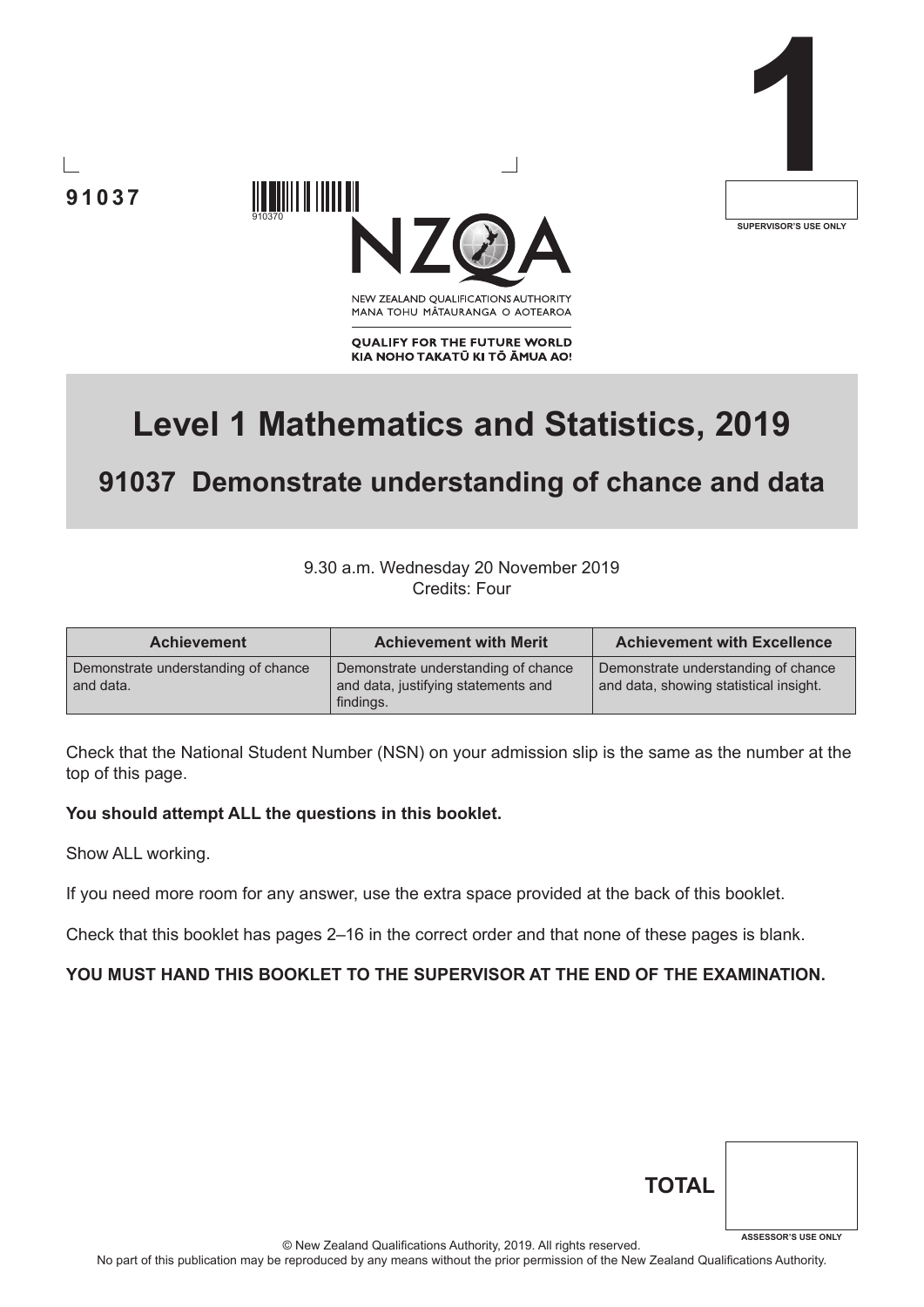#### **QUESTION ONE**

(a) An international rugby player is awarded a "cap" each time they represent their country in a match.

The display below compares a random sample of Australian and New Zealand male rugby players who have represented their country in international matches at least 55 times.

The data has been collected from the ESPN website and includes appearances up to the end of 2018.



**Player appearances (caps)**

(i) Using the data provided above, what is the inter-quartile range for the caps gained by Australian rugby players?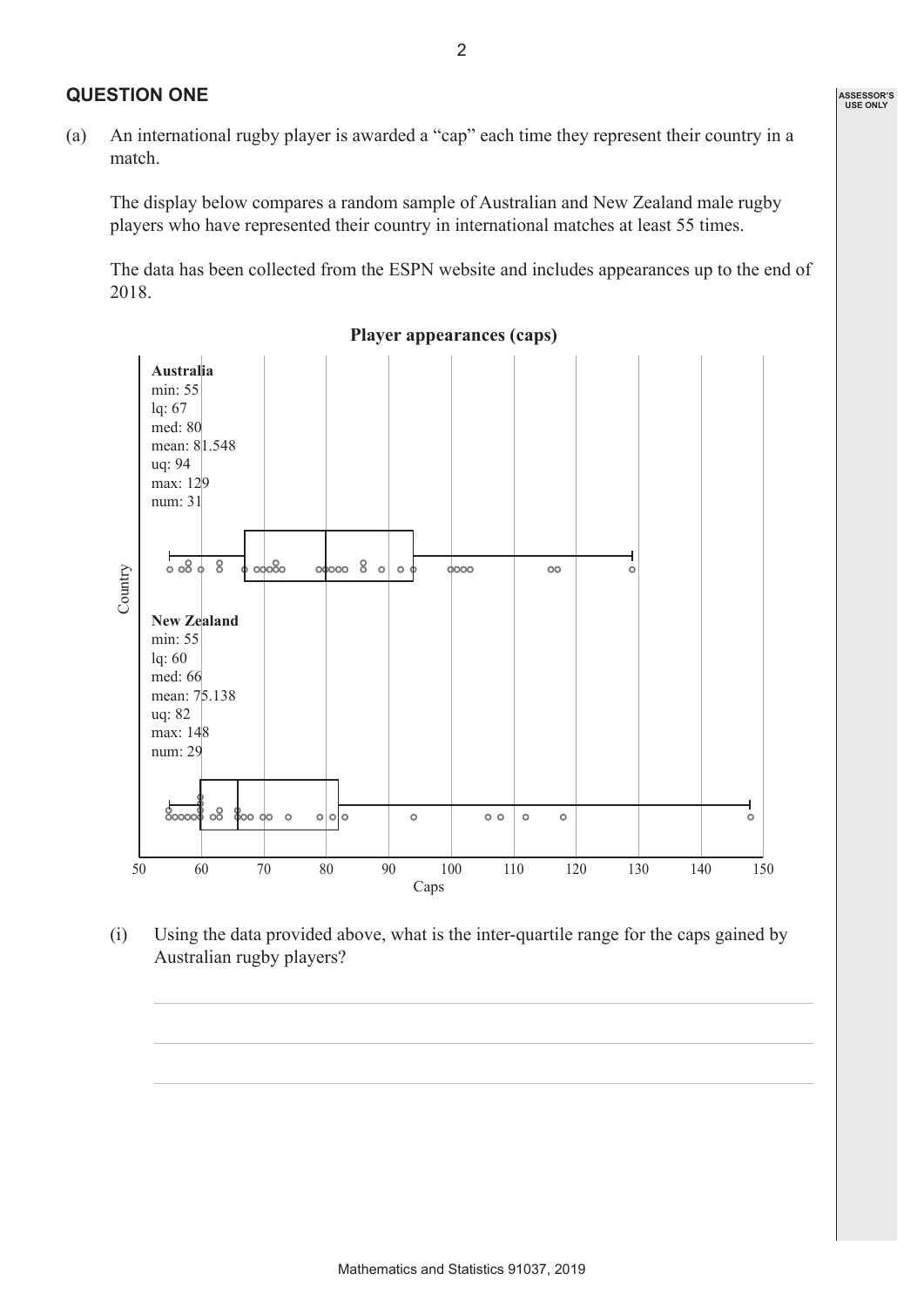**ASSESSOR'S USE ONLY**

(ii) Using the data provided, which team has the greatest variation in the number of caps that their players have received?

*Justify your answer using statistical reasons.*

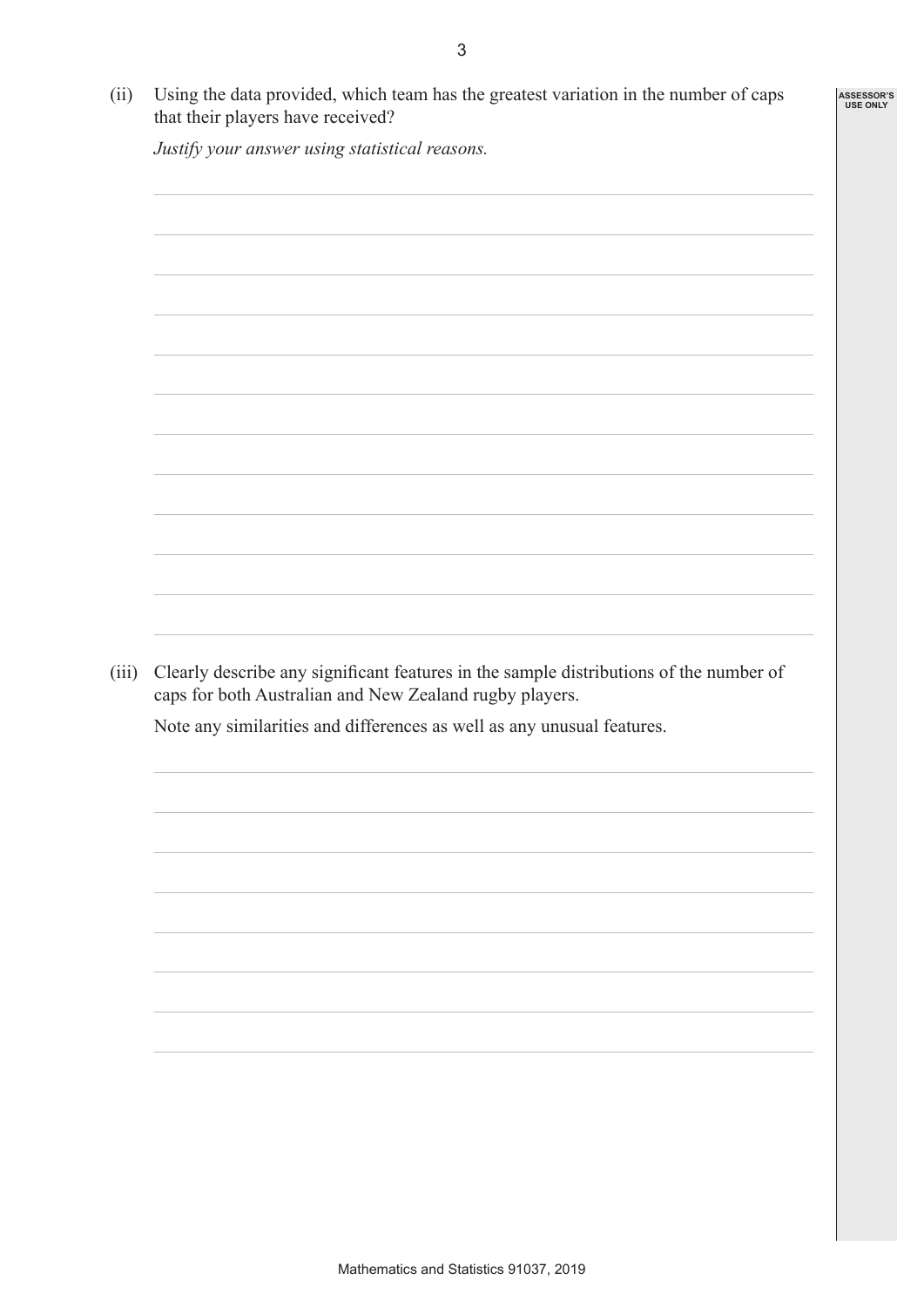

(iv) A magazine claims that New Zealand players have more caps than Australian players.

Comment on the magazine's claim, based on the sample of players provided. *Justify your answer using statistical reasons.*

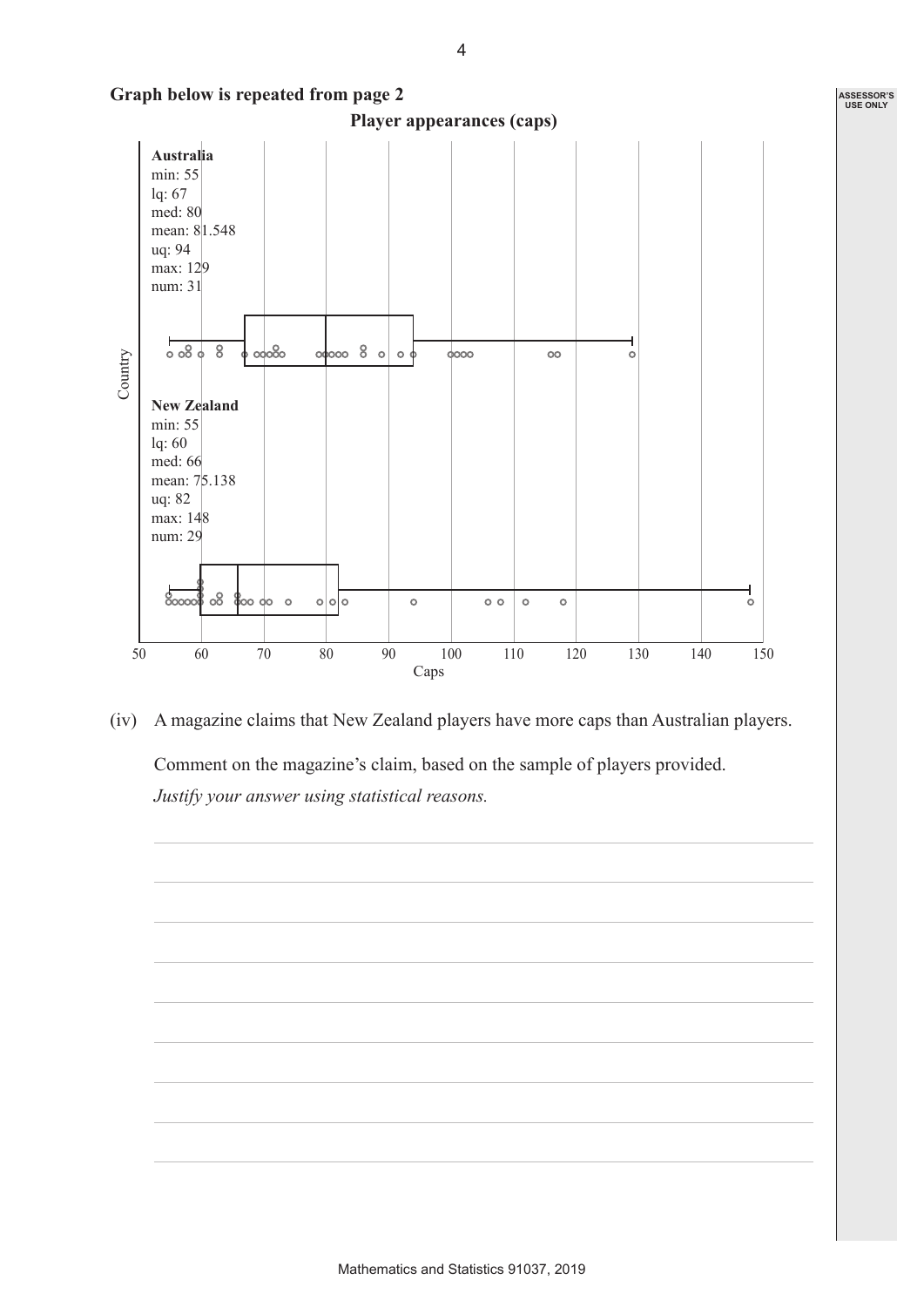(b) Injury is a common occurrence in rugby. Some say that there is a higher chance of being injured in rugby compared to other sports.

The table below shows minor injuries that were reported in different sports during 2018 within New Zealand for a random sample of 300 sports players. This was recorded by gender.

|             | <b>Rugby</b> | <b>Netball</b> | <b>Cricket</b> | Football       |
|-------------|--------------|----------------|----------------|----------------|
| Female      | 20           | 60             | 1 J            | . U            |
| <b>Male</b> | 70           | 30             | ر 2            | 7 <sub>0</sub> |

- (i) Based on these figures, what is the probability a player who suffered a minor injury played rugby?
- (ii) Based on these figures, which sport had the highest chance of one of its male players suffering a minor injury?

*Justify your answer clearly.*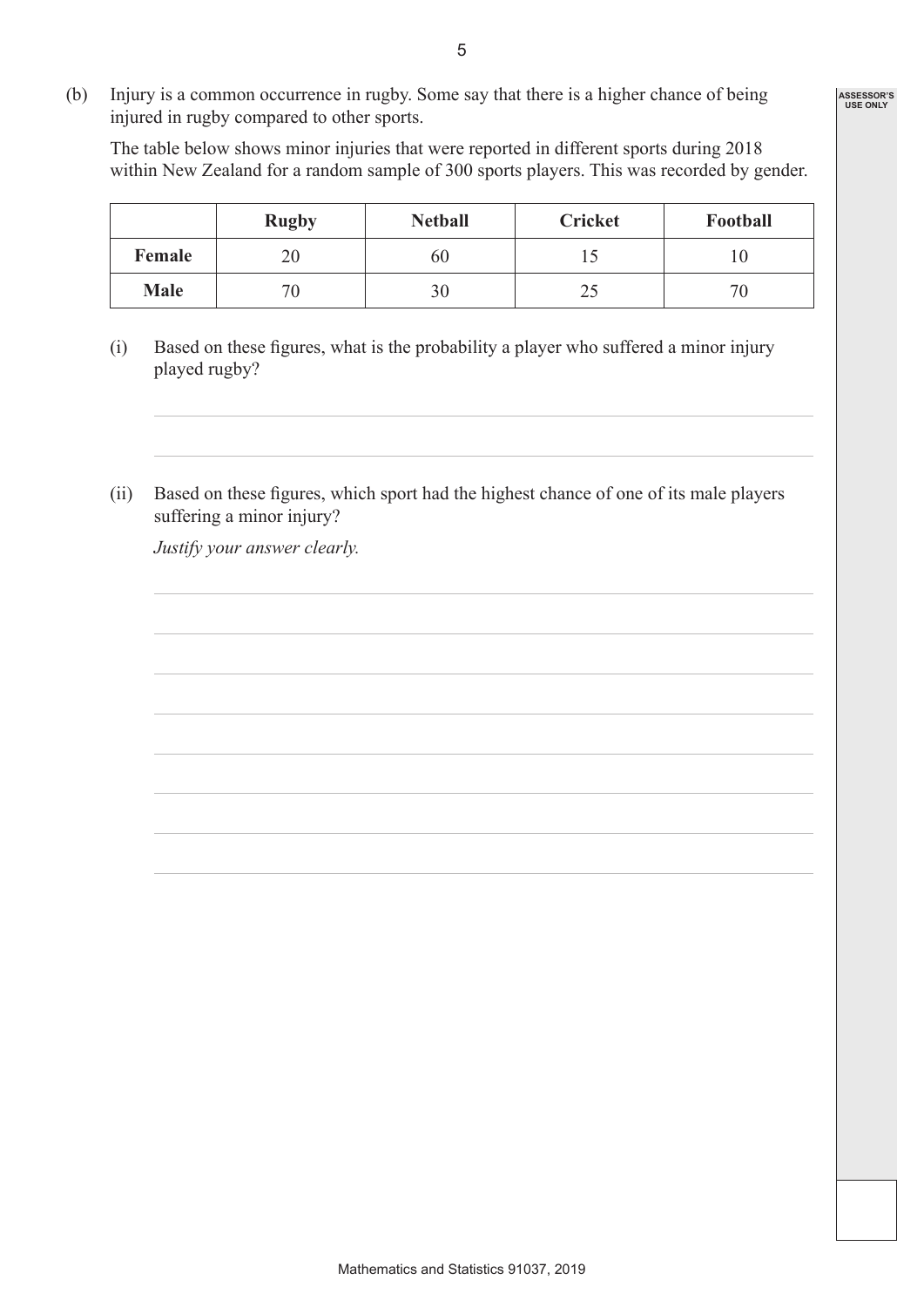**ASSESSOR'S USE ONLY**

# **QUESTION TWO**

(a) The graph below shows, for rugby players representing New Zealand and Fiji, the relationship between the number of years since debut (i.e. number of years they have been representing their country) and the number of caps they have received since their debut.



#### **Years since debut v Number of caps awarded**

(i) On the graph above, draw a line that best approximates the relationship between "Years since debut" versus "Number of caps awarded" for rugby players representing New Zealand and Fiji.

Comment on the appropriateness of this model and whether some other model would best fit.

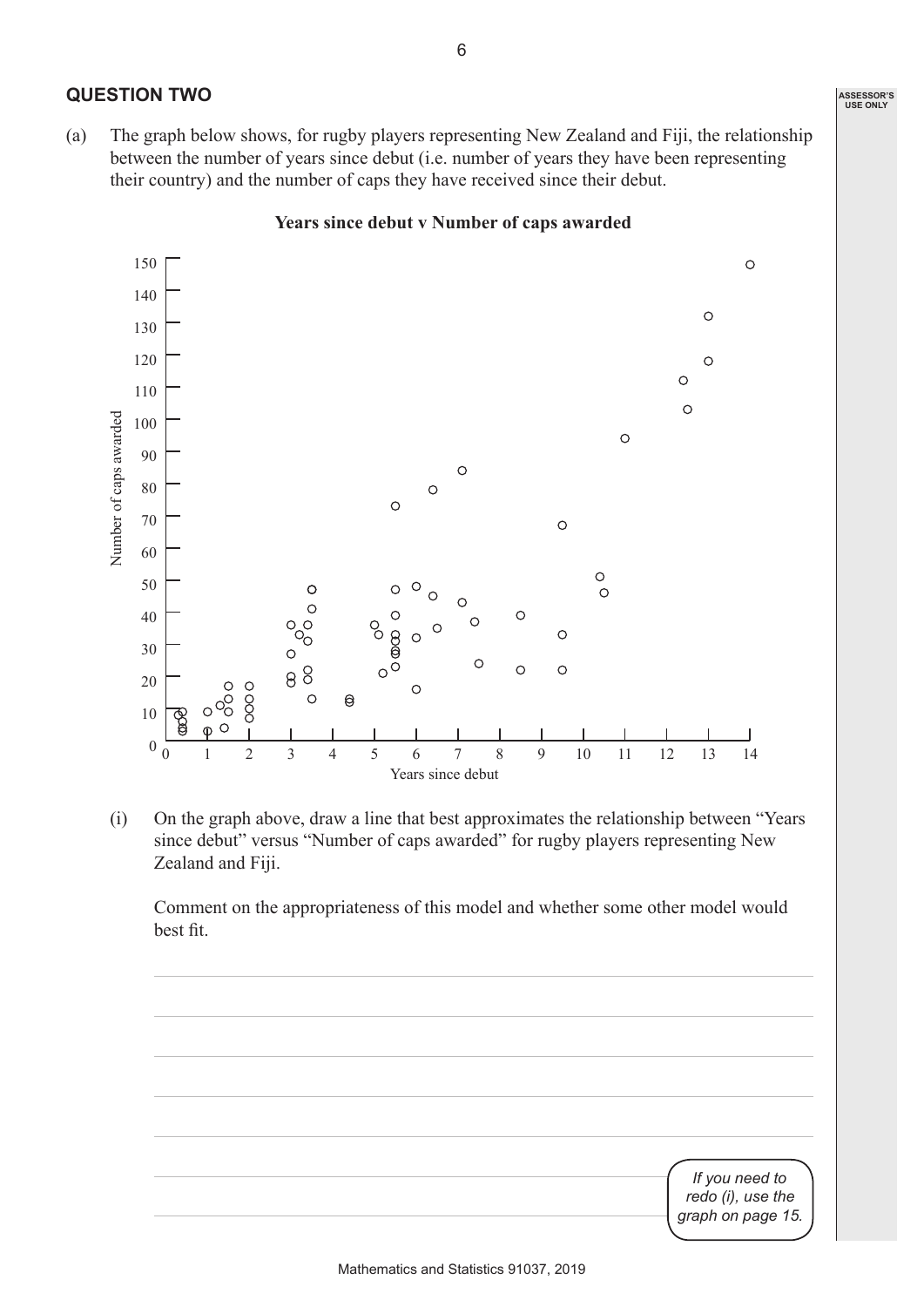(ii) Describe and interpret at least two features visible in the graph of "Years since debut" versus "Number of caps awarded" for rugby players representing New Zealand and Fiji. (iii) How useful is this graph to predict the number of caps awarded to an international rugby player based on the number of years since they first played for their country? *Justify your answer using statistical reasons.* **ASSESSOR'S USE ONLY**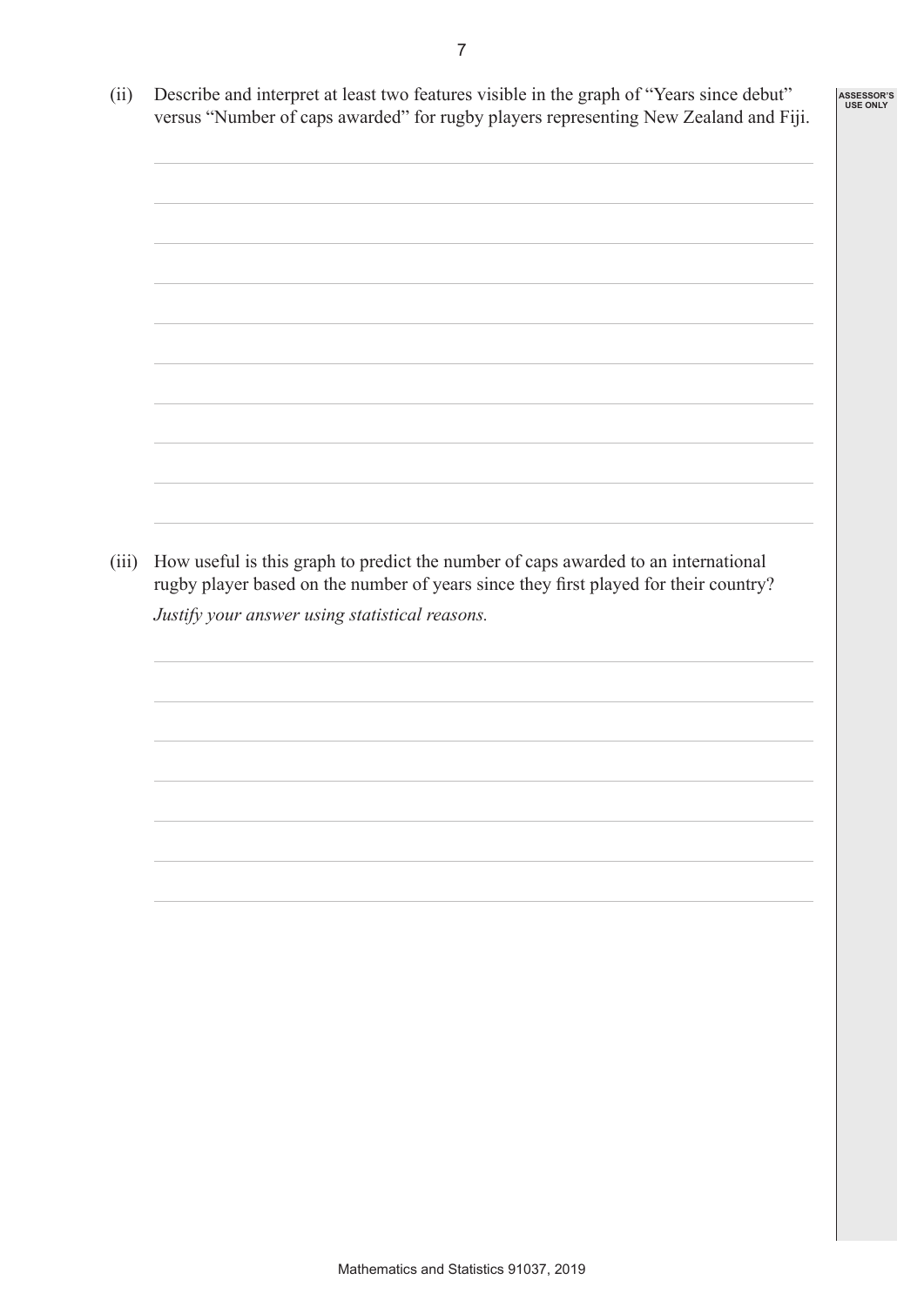(b) A rugby team has various names for the different playing positions.

The display below compares a random sample of New Zealand and Australian male rugby players who have represented their country in matches.

The graph below shows the total number of players that are in each position from the New Zealand and Australian rugby teams.



**Total number of players in each position**

(i) What is the name of the position in the Australian team with the most players? *Justify your answer.*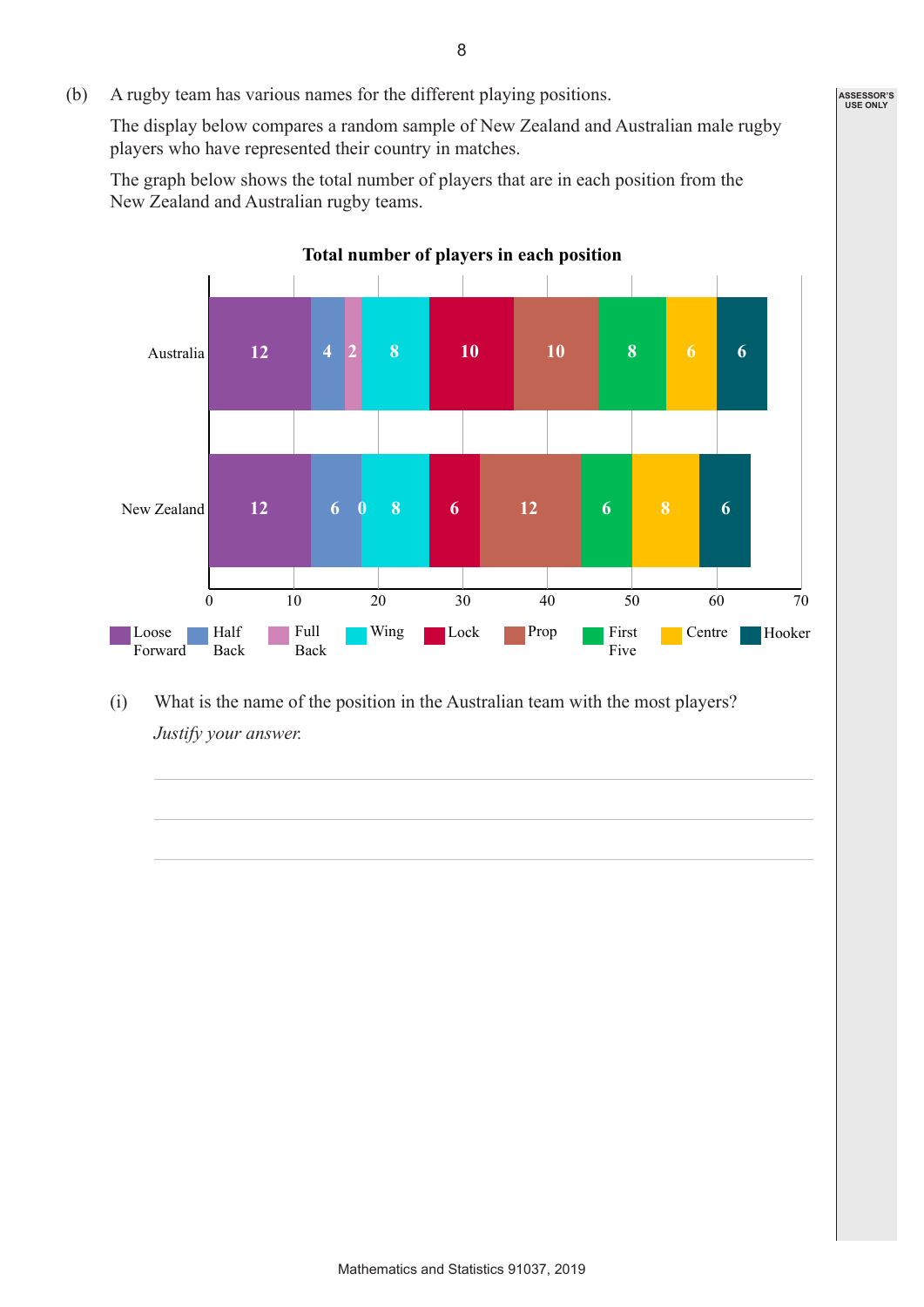(ii) Discuss at least two other ways in which this data could be displayed. State the advantages and disadvantages of each method.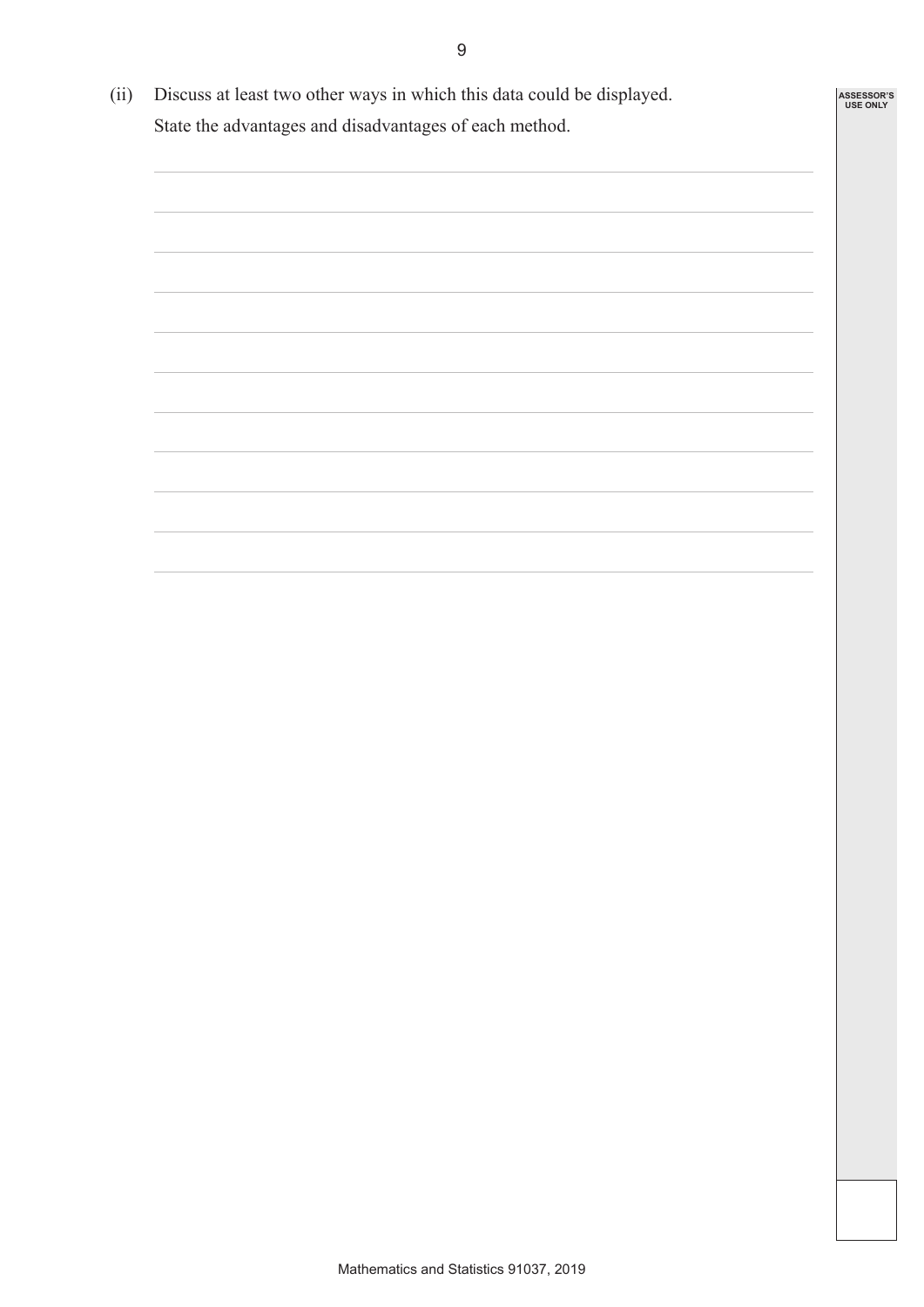# **QUESTION THREE**

(a) The graph below shows the total number of points that the New Zealand rugby team has scored each year between 1950 and 2018.

 $0 \frac{1}{1950}$ 100 200 300 400 500 600 700 800 900 1000 1100 1200 1300 1400 1950 1960 1970 1980 1990 2000 2010 2020 Year Points

### **Total points scored for the New Zealand rugby team**

(i) In what year did the New Zealand rugby team score the least amount of points? *Justify your answer.*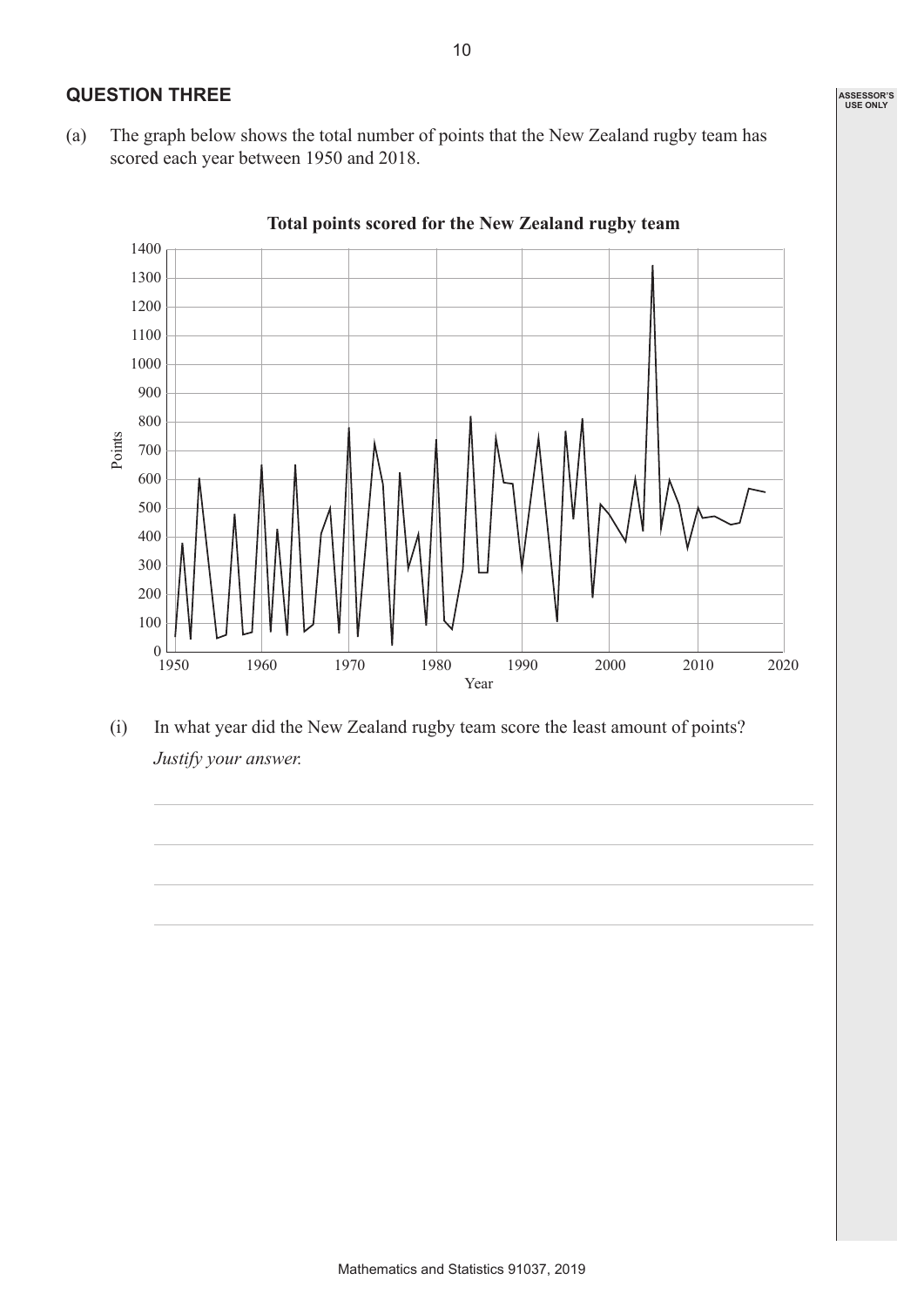(ii) Discuss any trends, regular patterns, and unusual features that you notice in the graph opposite. **ASSESSOR'S USE ONLY**

Provide evidence from the graph to back up your statements.

*Justify your answer using statistical reasons.*

**Question 3 continues on page 12** ➤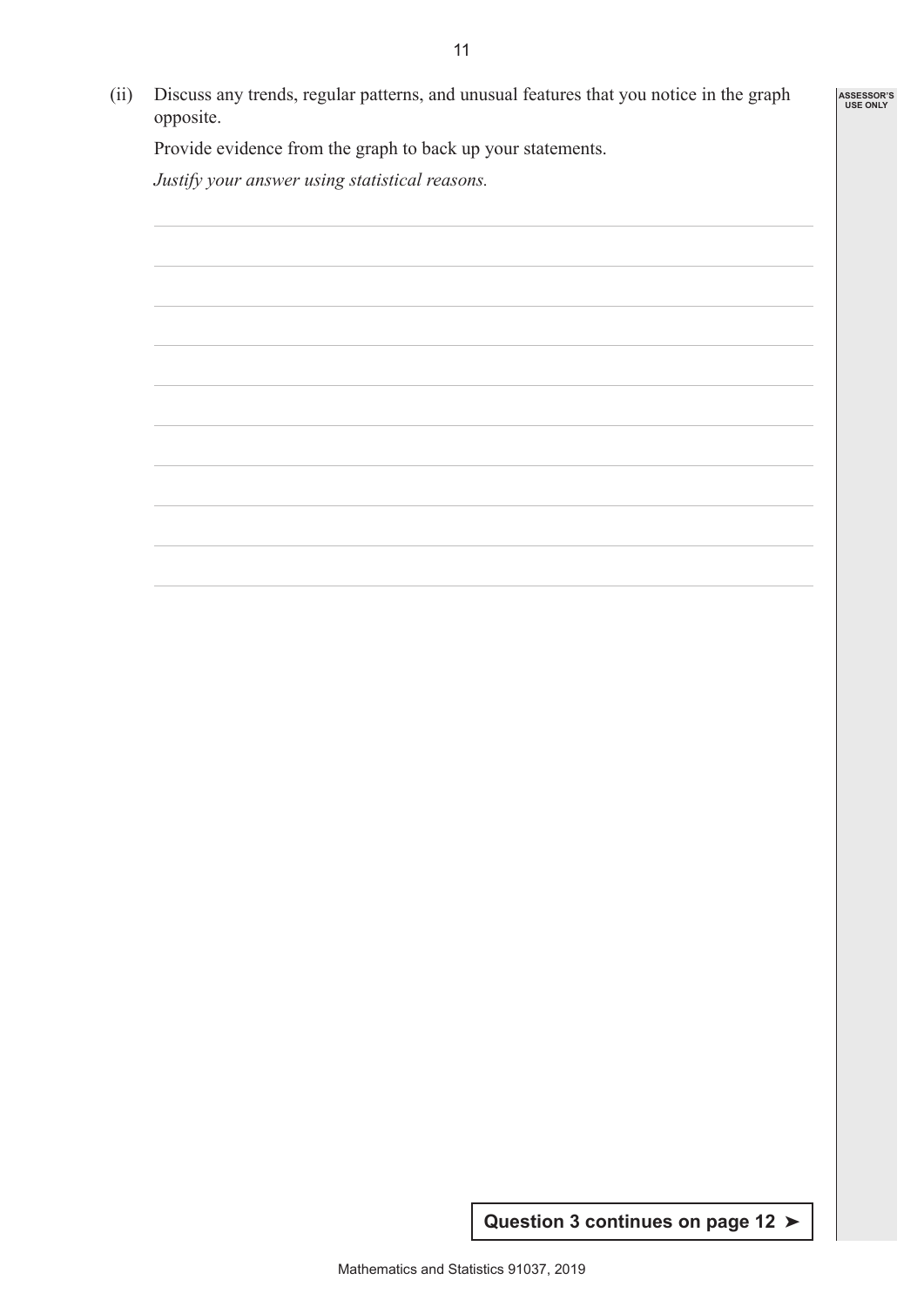- **ASSESSOR'S USE ONLY**
- (b) The table below shows the number of players in various age categories of both Australian and New Zealand male rugby players who have represented their country in matches.

110 players were included in the survey.

|                    | 21 to 25 years old $\vert$ 26 to 30 years old $\vert$ 31 to 36 years old |  |
|--------------------|--------------------------------------------------------------------------|--|
| <b>Australia</b>   |                                                                          |  |
| <b>New Zealand</b> | 74                                                                       |  |

- (i) What is the probability that a randomly selected player was Australian and aged between 26 and 30 years old?
- (ii) What is the probability that a randomly selected player from New Zealand was aged between 21 and 25 years old?

(iii) What is the probability that a player chosen at random was Australian and aged between 21 and 25 years old or a New Zealander aged between 26 and 30 years old?

(iv) Two players are chosen at random to win an award.

What is the probability that both players chosen are New Zealanders aged between 21 and 25 years old?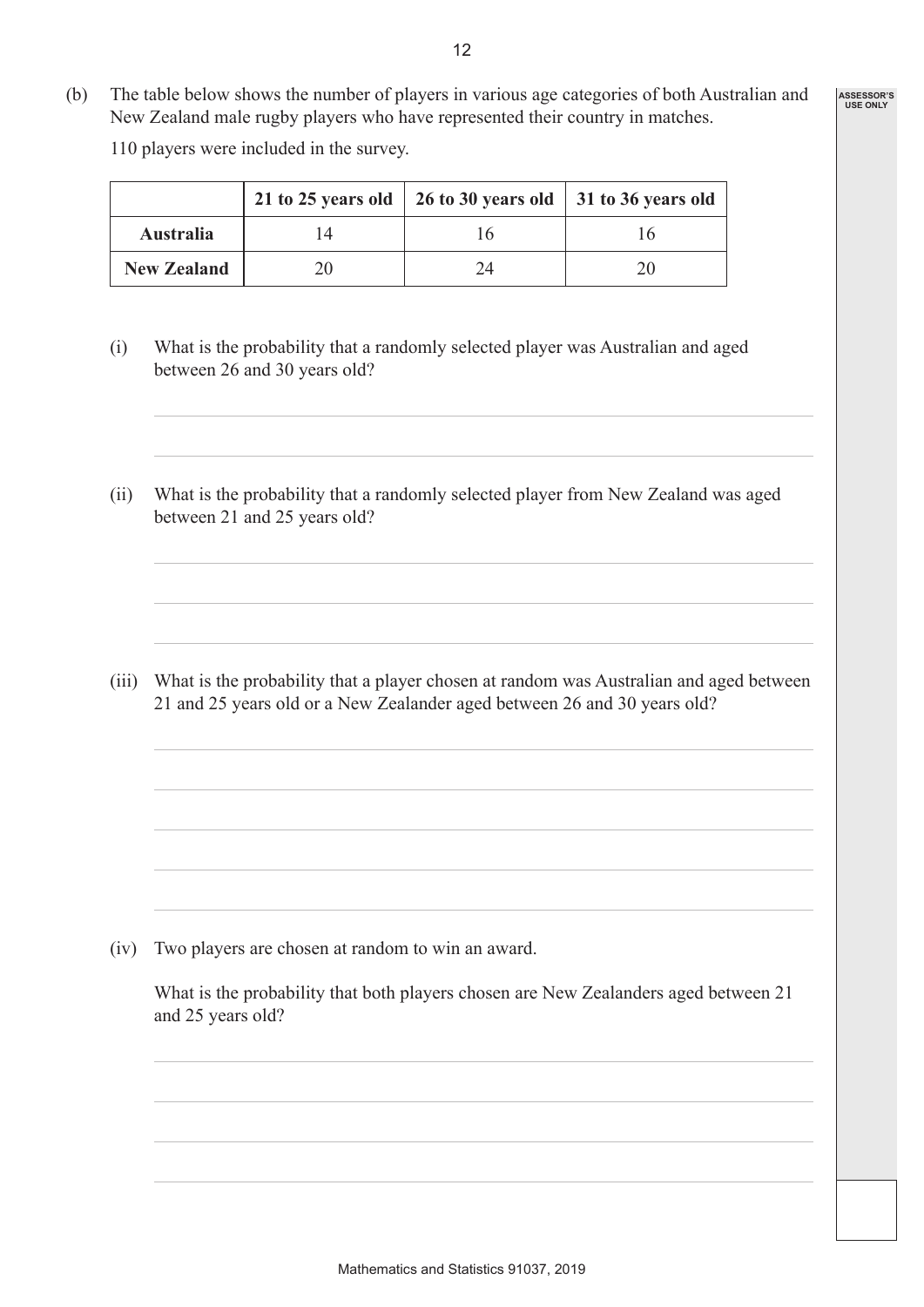|                            |  | Extra space if required. | Write the question number(s) if applicable. |  | ASSESSOR'S<br><b>USE ONLY</b> |
|----------------------------|--|--------------------------|---------------------------------------------|--|-------------------------------|
| <b>QUESTION<br/>NUMBER</b> |  |                          |                                             |  |                               |
|                            |  |                          |                                             |  |                               |
|                            |  |                          |                                             |  |                               |
|                            |  |                          |                                             |  |                               |
|                            |  |                          |                                             |  |                               |
|                            |  |                          |                                             |  |                               |
|                            |  |                          |                                             |  |                               |
|                            |  |                          |                                             |  |                               |
|                            |  |                          |                                             |  |                               |
|                            |  |                          |                                             |  |                               |
|                            |  |                          |                                             |  |                               |
|                            |  |                          |                                             |  |                               |
|                            |  |                          |                                             |  |                               |
|                            |  |                          |                                             |  |                               |
|                            |  |                          |                                             |  |                               |
|                            |  |                          |                                             |  |                               |
|                            |  |                          |                                             |  |                               |
|                            |  |                          |                                             |  |                               |
|                            |  |                          |                                             |  |                               |
|                            |  |                          |                                             |  |                               |
|                            |  |                          |                                             |  |                               |
|                            |  |                          |                                             |  |                               |
|                            |  |                          |                                             |  |                               |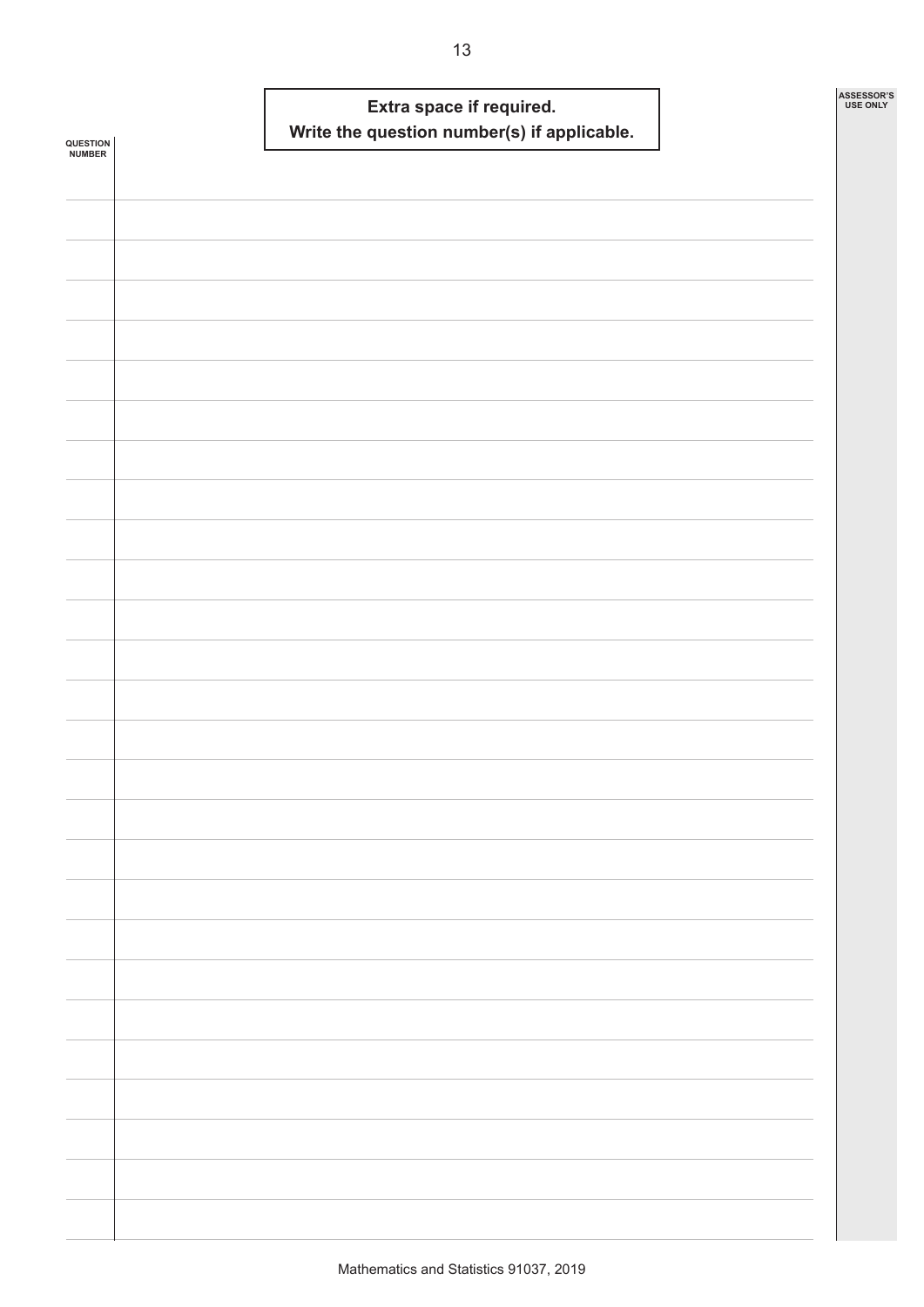| <b>QUESTION<br/>NUMBER</b> |  | Extra space if required. | Write the question number(s) if applicable. |  | ASSESSOR'S<br><b>USE ONLY</b> |
|----------------------------|--|--------------------------|---------------------------------------------|--|-------------------------------|
|                            |  |                          |                                             |  |                               |
|                            |  |                          |                                             |  |                               |
|                            |  |                          |                                             |  |                               |
|                            |  |                          |                                             |  |                               |
|                            |  |                          |                                             |  |                               |
|                            |  |                          |                                             |  |                               |
|                            |  |                          |                                             |  |                               |
|                            |  |                          |                                             |  |                               |
|                            |  |                          |                                             |  |                               |
|                            |  |                          |                                             |  |                               |
|                            |  |                          |                                             |  |                               |
|                            |  |                          |                                             |  |                               |
|                            |  |                          |                                             |  |                               |
|                            |  |                          |                                             |  |                               |
|                            |  |                          |                                             |  |                               |
|                            |  |                          |                                             |  |                               |
|                            |  |                          |                                             |  |                               |
|                            |  |                          |                                             |  |                               |
|                            |  |                          |                                             |  |                               |
|                            |  |                          |                                             |  |                               |
|                            |  |                          |                                             |  |                               |
|                            |  |                          |                                             |  |                               |
|                            |  |                          |                                             |  |                               |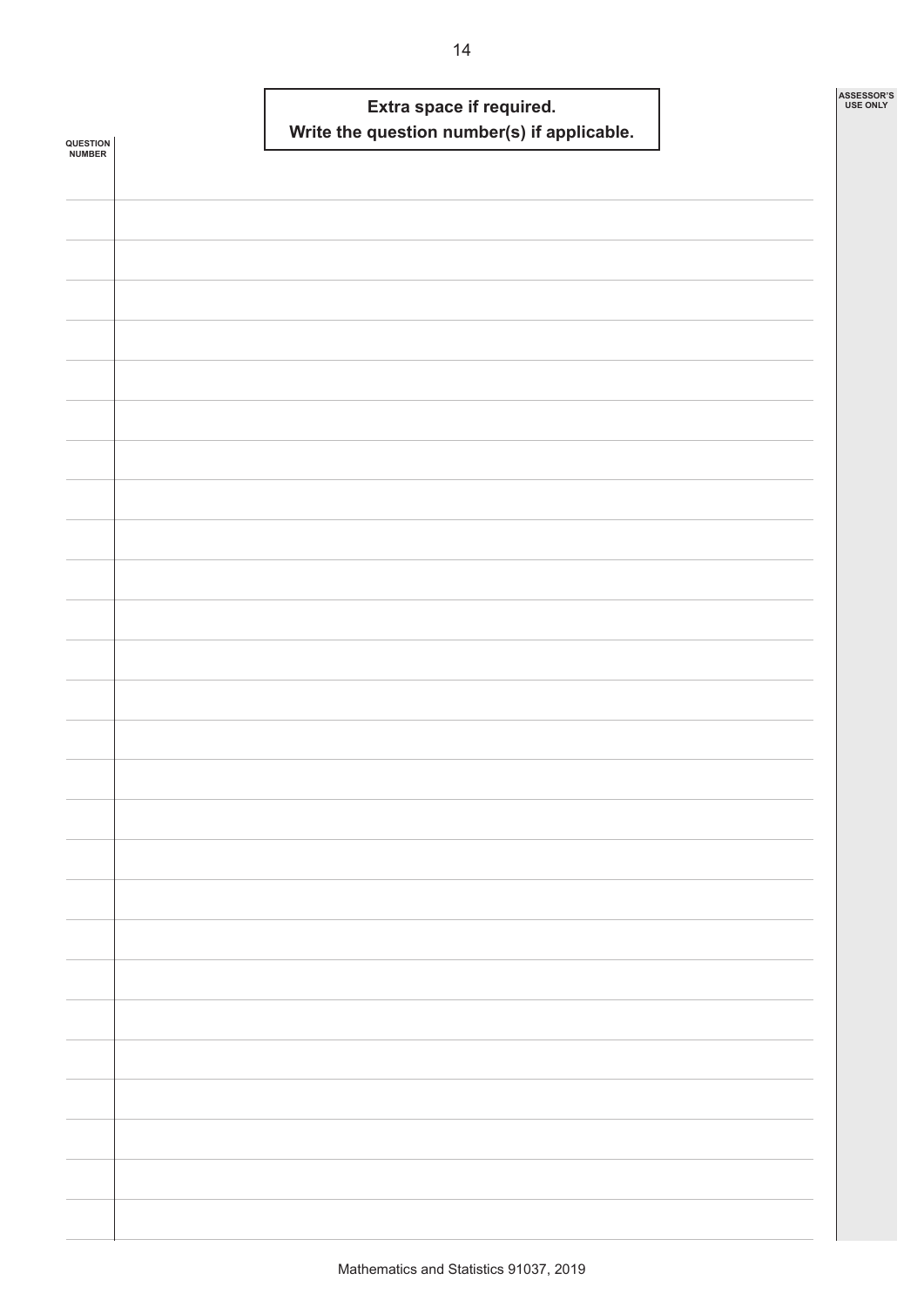If you need to redo Question Two (a)(i), use the graph below. Make sure you make it clear which answer you want marked.

# **QUESTION TWO**

**SPARE GRAPHS**



(i) On the graph above, draw a line that best approximates the relationship between "Years since debut" versus "Number of caps awarded" for rugby players representing New Zealand and Fiji.

Comment on the appropriateness of this line as a model and whether some other model would best fit.